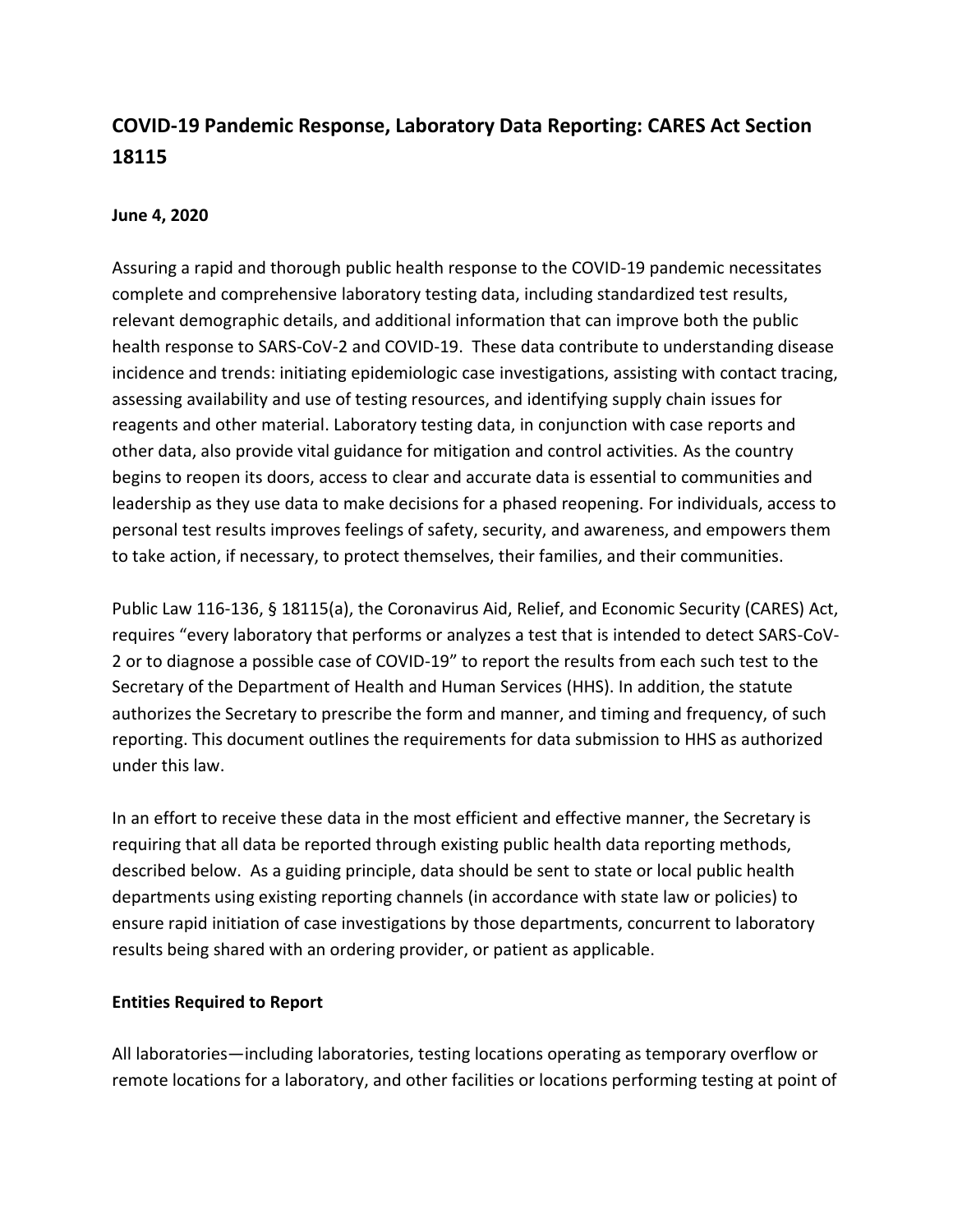care or with at-home specimen collection related to SARS-CoV-2<sup>1</sup>—shall report data for all testing completed, for each individual tested, within 24 hours of results being known or determined, on a daily basis to the appropriate state or local public health department based on the individual's residence.

## **Methods for Submission**

The required data elements related to Laboratory Data Reporting to HHS may be reported through the following avenues:

- 1. Submission of laboratory testing data directly to state or local public health departments, as required by state and/or local law or policy. These entities will then submit de-identified data to the CDC on a daily basis using either Health Level 7 (HL7) messaging or the CDC-provided CSV format.
- 2. Submission of laboratory testing data to state and local public health departments through a centralized platform (such as the [Association of Public Health Laboratories'](https://www.aphl.org/programs/preparedness/Crisis-Management/COVID-19-Response/Pages/default.aspx)  [AIMS platform\)](https://www.aphl.org/programs/preparedness/Crisis-Management/COVID-19-Response/Pages/default.aspx) where such data will then be routed to the appropriate state and local authorities and routed to CDC after removal of elements to achieve de-identification according to applicable rules and regulations.
- 3. Submission of laboratory testing data through a state or regional Health Information Exchange (HIE) to the appropriate state or local public health department and to the CDC as directed by the state.
- 4. CMS-certified long-term care facilities shall submit point-of-care SARS-CoV-2 testing data, including antigen testing data, to CDC's National Healthcare Safety Network (NHSN).  This requirement to submit data to CDC's NHSN applies only to CMS-certified long-term care facilities. Test data submitted to NHSN will be reported to appropriate state and local health departments using standard electronic laboratory messages. Other types of LTC facilities may voluntarily report testing data in NHSN for self-tracking or to fulfill state or local reporting requirements, if any.

# **Required Data Elements**

 $\overline{a}$ 

<sup>1</sup> The CARES Act authorizes the Secretary to prescribe the laboratories which must submit the required reports. This definition of laboratories is consistent with Clinical Laboratory Improvement Amendments (CLIA), under which a laboratory is defined as a facility that performs applicable testing on materials derived from the human body for the purpose of providing information for the diagnosis, prevention, or treatment of any disease or impairment of, or assessment of the health of, human beings. The CLIA regulations provide that "facilities only collecting or preparing specimens (or both) or only serving as a mailing service and not performing testing are not considered laboratories." However, facilities collecting specimens may be directed by laboratories to provide the information required to be reported by the laboratories.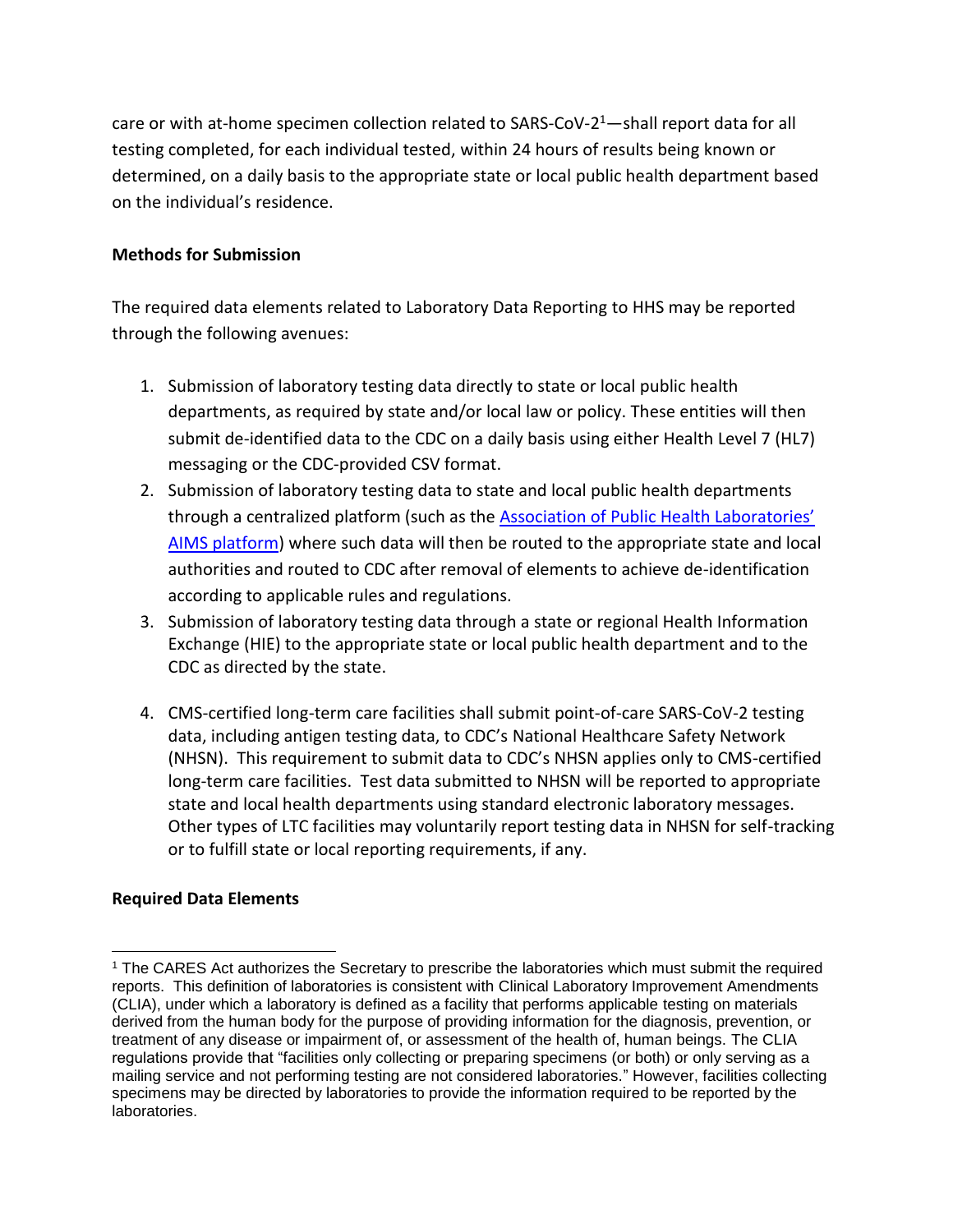The following data elements must be collected and reported for SARS-CoV-2 laboratory tests, for the transmission of complete laboratory testing data to the CDC or the Secretary's designee. (Note: additional data elements may be requested at a future date.)

- 1. Test ordered use harmonized **LOINC codes [provided by CDC](https://www.cdc.gov/csels/dls/sars-cov-2-livd-codes.html)**
- 2. Device Identifier
- 3. Test result use appropriate LOINC and SNOMED codes, as defined by the Laboratory In Vitro Diagnostics (LIVD) Test Code Mapping for SARS-CoV-2 Tests [provided by CDC](https://www.cdc.gov/csels/dls/sars-cov-2-livd-codes.html)
- 4. Test Result date (date format)
- 5. Accession #/Specimen ID
- 6. Patient age
- 7. Patient race
- 8. Patient ethnicity
- 9. Patient sex
- 10. Patient residence zip code
- 11. Patient residence county
- 12. Ordering provider name and NPI (as applicable)
- 13. Ordering provider zip
- 14. Performing facility name and/or CLIA number, if known
- 15. Performing facility zip code
- 16. Specimen Source use appropriate LOINC, SNOMED-CT, or SPM4 codes, or equivalently detailed alternative [codes](https://www.cdc.gov/csels/dls/sars-cov-2-livd-codes.html)
- 17. Date test ordered (date format)
- 18. Date specimen collected (date format)

The following additional demographic data elements should also be collected and reported to state or local public health departments but these data will not be collected by CDC or the Secretary's designee. State and local privacy standards apply to the collection of these data elements. (Note: additional data elements may be requested by state, local or federal health departments at any time.)

- 1. Patient name (Last name, First name, Middle Initial)
- 2. Patient street address
- 3. Patient phone number with area code
- 4. Patient date of birth
- 5. Ordering provider address
- 6. Ordering provider phone number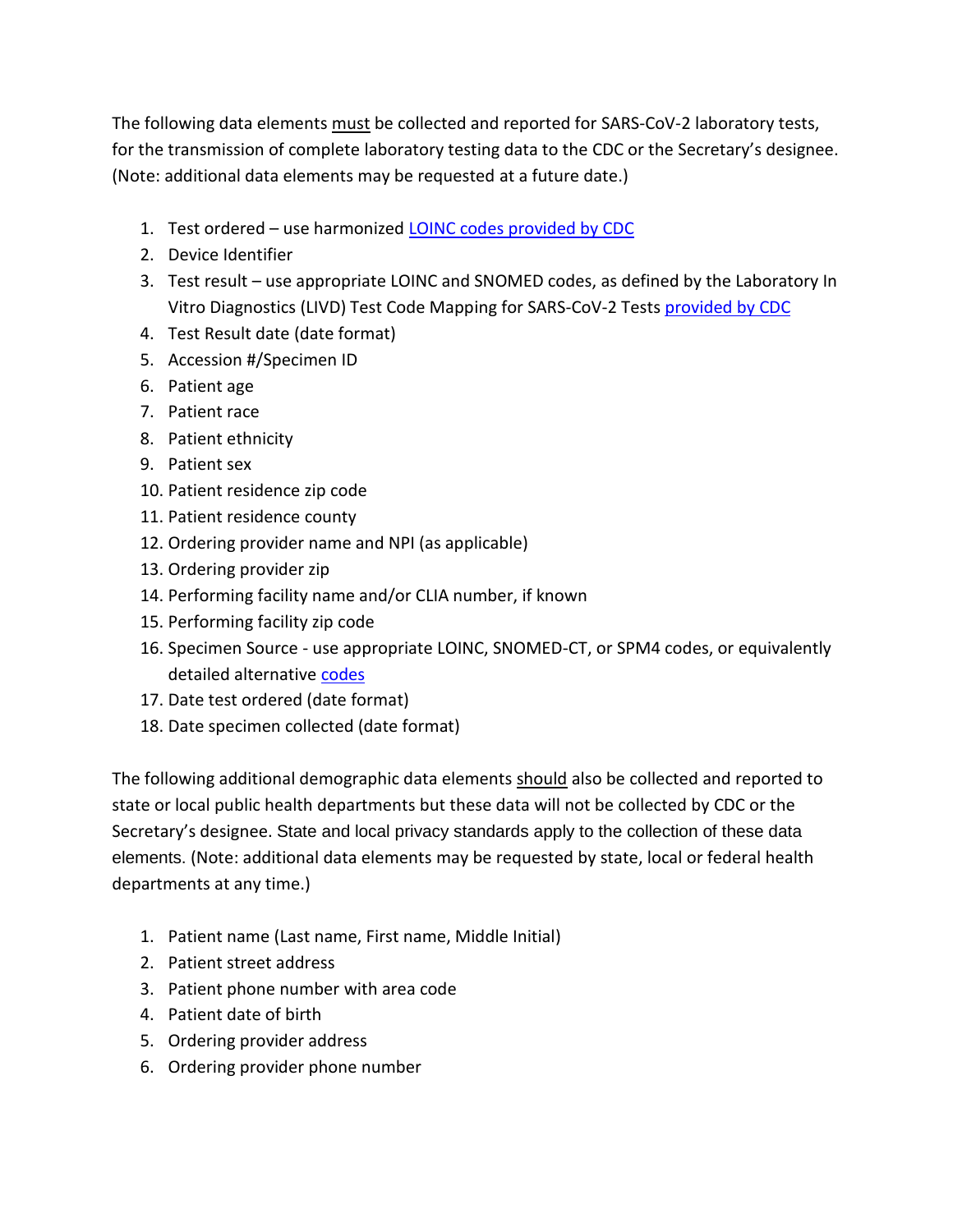In order to meet this requirement, any person or entity ordering a diagnostic or serologic test, collecting a specimen, or performing a test should make every reasonable effort to collect complete demographic information and should include such data when ordering a laboratory test to enable the entities performing the test to report these data to state and local public health departments. When information is not available, ordering health care providers (or their designees), laboratories performing SARS-CoV-2 and associated tests, and State Public Health departments should consider leveraging resources like state or regional HIEs and National Health Information Networks (HIN) to obtain missing, required information. These exchanges and networks have significant capacity to identify missing information as they typically work with a wide range of health care provider EHR generated data, as well as a broader array of ADT (admit, discharge, transfer) feeds from local or regional stakeholders.

The following data fields are specific to SARS-CoV-2 and considered "ask on order entry" (AOE) questions for traditional Electronic Health Records or Laboratory Information Management Systems. These elements should be collected and be conformant with the [HL7 Version 2.5.1 Lab](https://www.hl7.org/implement/standards/product_brief.cfm?product_id=152)  [Order Interface Implementation Guide](https://www.hl7.org/implement/standards/product_brief.cfm?product_id=152) and associated standards, and comprehensive of the above data fields.

- 1. First test (Y/N/U)
- 2. Employed in healthcare? Y/N/U
- 3. Symptomatic as defined by [CDC?](https://www.cdc.gov/coronavirus/2019-ncov/symptoms-testing/symptoms.html?CDC_AA_refVal=https%3A%2F%2Fwww.cdc.gov%2Fcoronavirus%2F2019-ncov%2Fabout%2Fsymptoms.html) Y/N/U; if yes, then Date of Symptom Onset mm/dd/yy
- 4. Hospitalized? Y/N/U
- 5. ICU? Y/N/U
- 6. Resident in a congregate care setting (including nursing homes, residential care for people with intellectual and developmental disabilities, psychiatric treatment facilities, group homes, board and care homes, homeless shelter, foster care or other setting): (Y/N/U)
- 7. Pregnant? Y/N/U

# **Data Reporting and Transmission Requirements**

Recognizing that the data elements requested go above and beyond what has been historically requested, this information should be made available in all reporting (including through methods using existing technical infrastructure such as an HIE) to state and local public health departments and subsequently the CDC as soon as possible, but no later than August 1, 2020.

When possible, all information should be collected using health information technology certified to the ONC 2015 Edition certification criteria, and all information should be structured in accordance with the US Core Data for Interoperability (USCDI) when available or when possible. All data transmission should occur electronically using Health Level 7 (HL7) electronic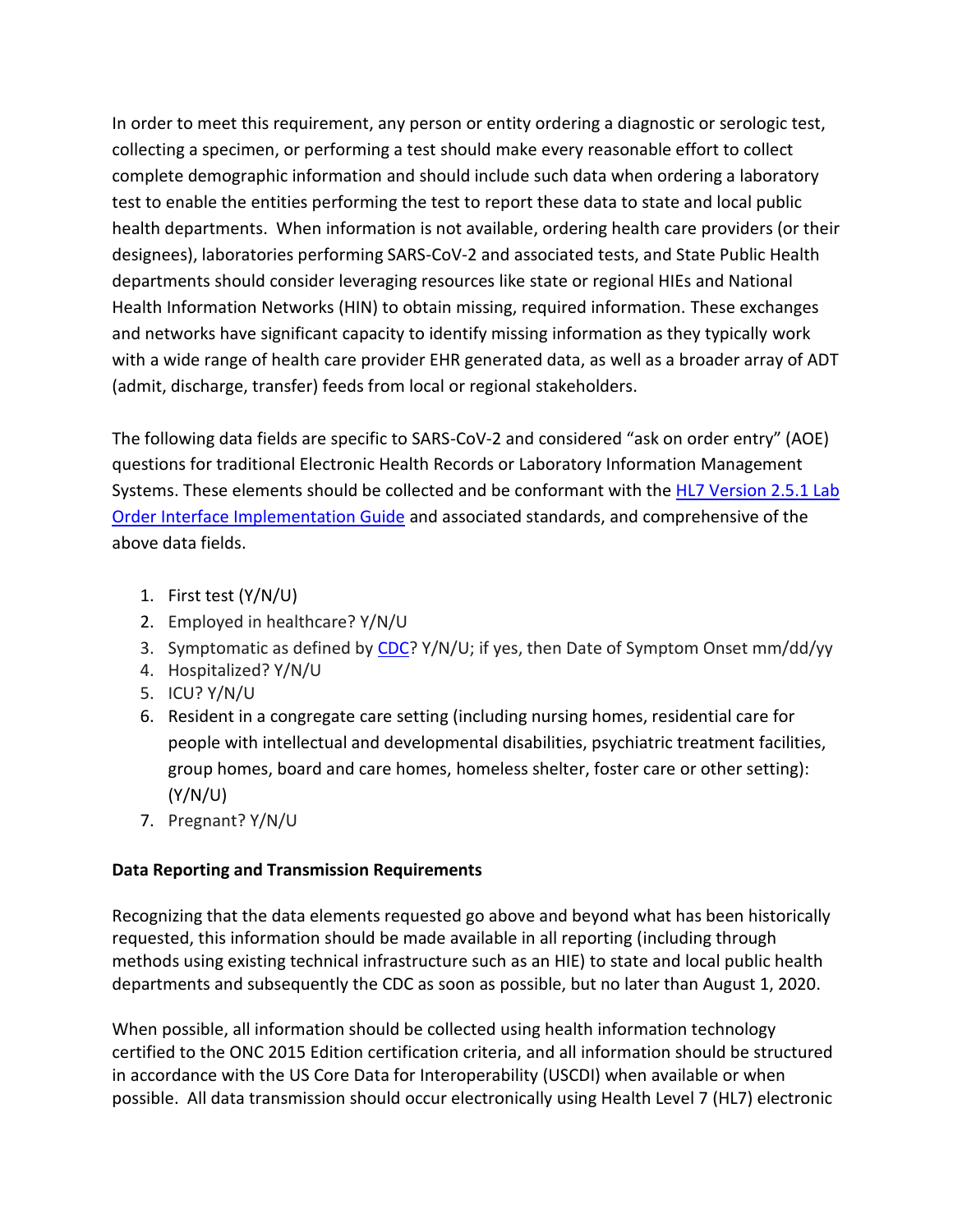laboratory reporting (ELR) implementation guides when possible but a predefined flat file format may also be acceptable. In addition, clinical/point of care testing facilities using electronic health records (EHRs) are encouraged to use electronic case reporting (eCR) standards to report laboratory testing data, at the receiver's discretion, provided the above data elements and timeliness requirements can be met.

For home-based collection of samples that are sent to a laboratory for testing, the laboratory must be able to collect the required information for reporting, so the process for sample collection should include submission of the data elements above (along with the specimen) to the lab performing the test, which will then report to the state and/or local public health department and subsequently HHS or entity designated by the Secretary. For point of care testing, the laboratory (including a facility or setting with a certificate of waiver) must ensure the test is set up and operational to deliver timely and complete electronic results (with identifiers) as per the methods of submission.

Tests that are performed entirely in the home with test results delivered on the testing device within the home are being developed and may be authorized in the future. Developers of such tests are encouraged to consider ways in which the data elements and information described above could be collected and reported given its critical importance to public health efforts. This might be accomplished through applications on a personal smartphone or tablet, a patient portal, direct transmission from the test platform itself, or other innovative technologies.

Links to the relevant applicable standards are available here:

- <https://loinc.org/sars-coronavirus-2/>
- [https://confluence.ihtsdotools.org/display/snomed/SNOMED%2BCT%2BCOVID-](https://confluence.ihtsdotools.org/display/snomed/SNOMED%2BCT%2BCOVID-19%2BRelated%2BContent)[19%2BRelated%2BContent](https://confluence.ihtsdotools.org/display/snomed/SNOMED%2BCT%2BCOVID-19%2BRelated%2BContent)
- <https://www.cdc.gov/csels/dls/sars-cov-2-livd-codes.html> <https://phinvads.cdc.gov/vads/SearchVocab.action>
- [https://www.healthit.gov/test-method/transmission-public-health-agencies-reportable](https://www.healthit.gov/test-method/transmission-public-health-agencies-reportable-laboratory-tests-and-valueresults#ccg)[laboratory-tests-and-valueresults#ccg](https://www.healthit.gov/test-method/transmission-public-health-agencies-reportable-laboratory-tests-and-valueresults#ccg)
- http://www.hl7.org/implement/standards/product brief.cfm?product id=98
- [https://hl7v2-elr-testing.nist.gov/mu-elr/#](https://hl7v2-elr-testing.nist.gov/mu-elr/)
- <https://www.healthit.gov/isa/covid-19>

Additional Resources provided by CDC and FDA:

Test developers with questions about coding can send questions to: [SHIELD-LabCodes@fda.hhs.gov.](mailto:SHIELD-LabCodes@fda.hhs.gov)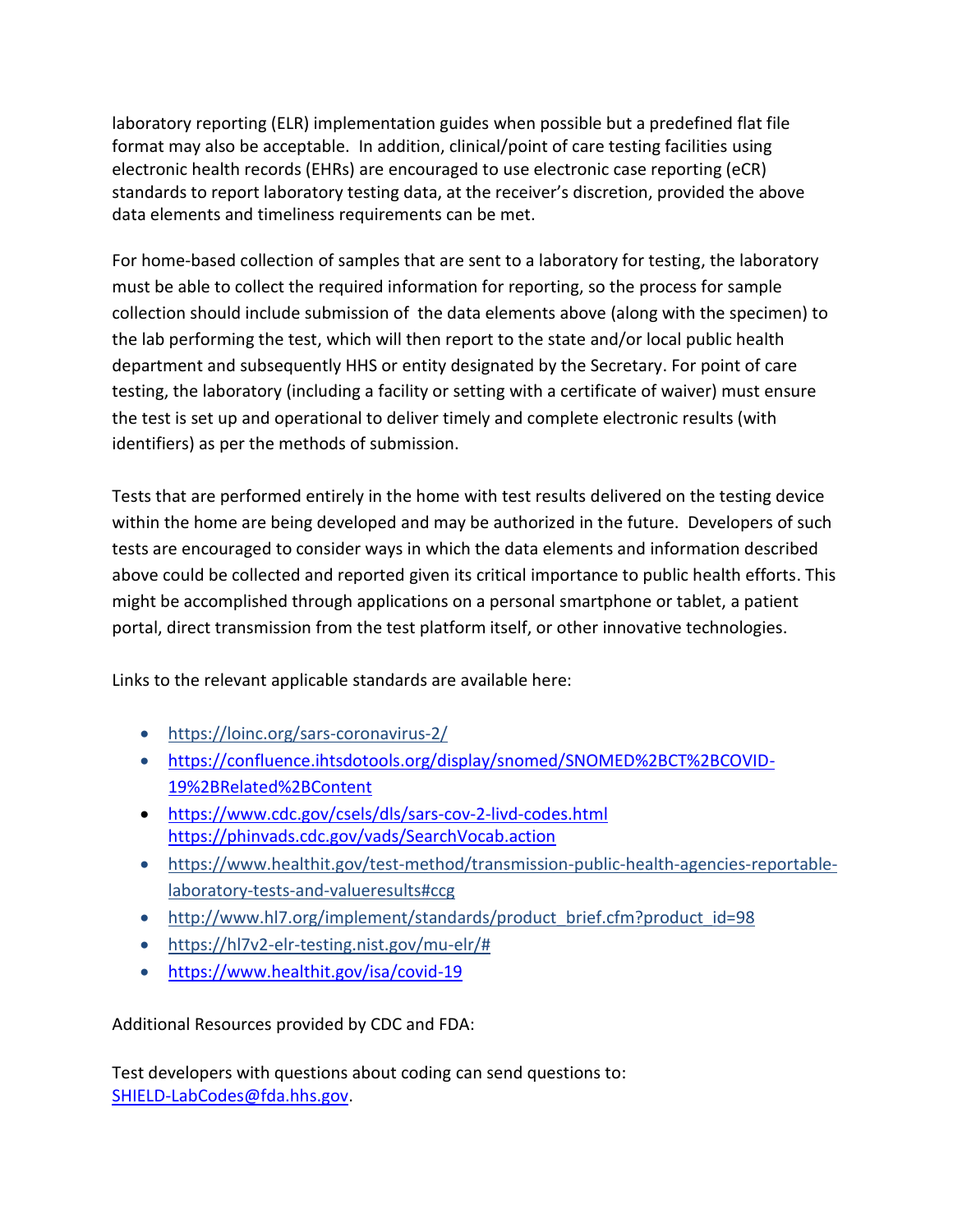Test users (e.g., laboratories/healthcare providers) can send questions to: [dlsinquiries@cdc.gov.](mailto:dlsinquiries@cdc.gov)

### **Laboratory Data Reporting and Electronic Health Records**

Laboratory data serves not only as important information to support decision making related to the public health emergency, but also as a critical piece to better understanding the performance of tests in real-world conditions, the effectiveness of clinical interventions, and patient outcomes and interventions. Better understanding the characteristics and performance of tests can help ensure that healthcare providers are equipped with the maximum information necessary to make clinical decisions, develop recommendations, and provide the most appropriate care for their patients. Additionally, with widespread use of electronic health records (EHR), incorporating information related to laboratory testing can ensure completeness for future clinical research on treatments, outcomes, quality and performance of diagnostic tests, and our clinical understanding of COVID-19.

To ensure that data can be captured in the electronic health record (EHR), HHS also recommends, but does not require, that the transmission of laboratory results back to the ordering provider (whenever possible) include the following information.

- 1. Test result use appropriate LOINC and SNOMED codes, as defined by the Laboratory In Vitro Diagnostics (LIVD) Test Code Mapping for SARS-CoV-2 Tests [provided by CDC](https://www.cdc.gov/csels/dls/sars-cov-2-livd-codes.html)
- 2. Test result date (date format)
- 3. Unique patient identifier
- 4. Test ordered use appropriate LOINC codes
- 5. Device Identifier
- 6. Accession #/Specimen ID

These data fields represent the minimum information and any data transmission should be in accordance with the [HL7 Lab Results Interface \(LRI\) implementation guide](https://www.hl7.org/implement/standards/product_brief.cfm?product_id=279) and standard. To ensure that patients receive timely and critical information regarding their own health condition and status, HHS also recommends, but does not require, the transmission of laboratory results be sent directly to the patient (or parent/guardian), either by mail (in writing), email (electronically), and/or via a patient portal or secure standard-based application programming interface (electronically), using commonly available standards such as FHIR (for instance, the [Argonaut Data Query Implementation Guide.\)](https://www.fhir.org/guides/argonaut/r2/)